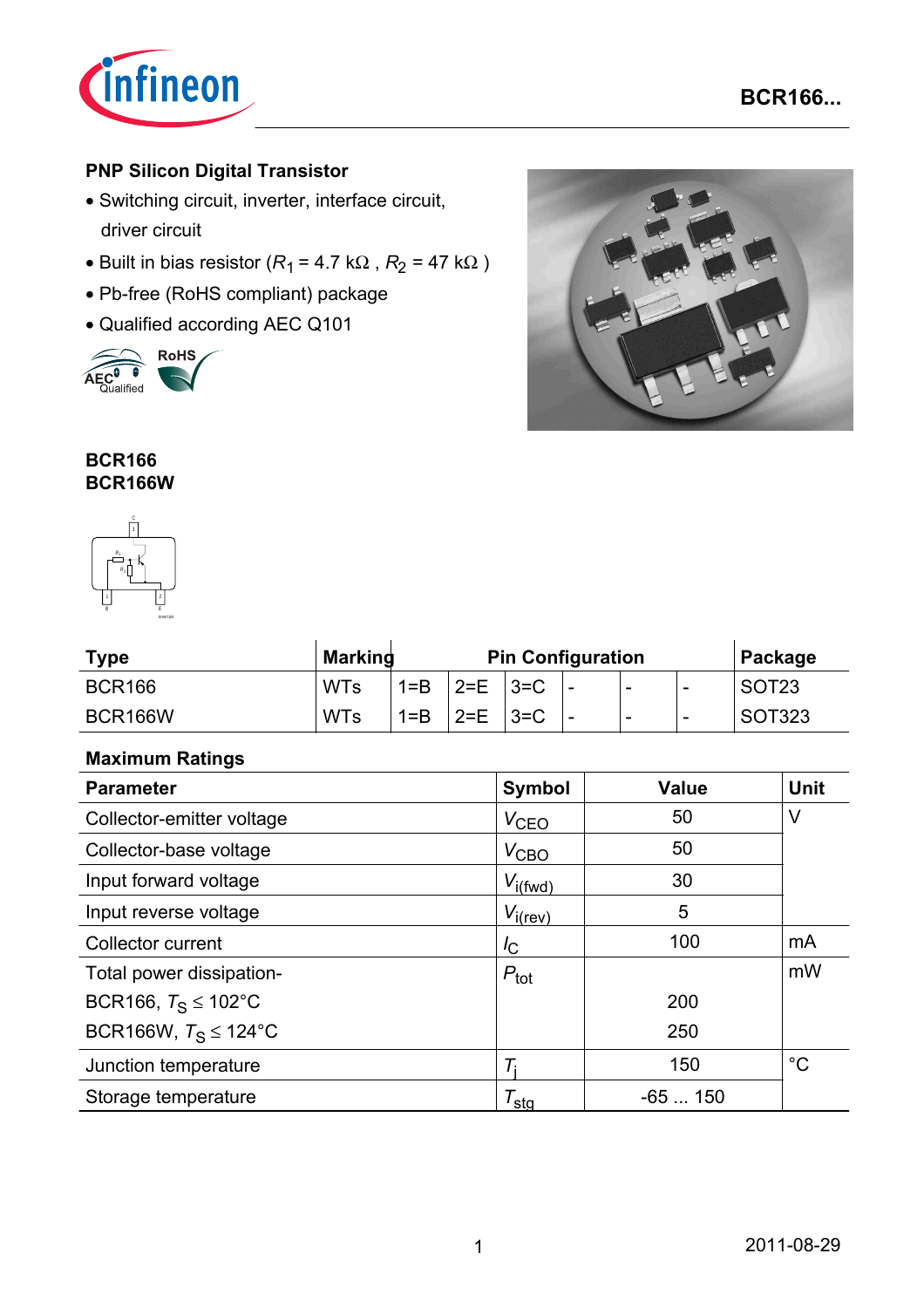

#### **Thermal Resistance**

| <b>Parameter</b>                         | <b>Symbol</b> | Value      | <b>Unit</b> |  |  |  |
|------------------------------------------|---------------|------------|-------------|--|--|--|
| Junction - soldering point <sup>1)</sup> | $R_{thJS}$    |            | <b>K/W</b>  |  |  |  |
| <b>BCR166</b>                            |               | $\leq 240$ |             |  |  |  |
| BCR166W                                  |               | $\leq 105$ |             |  |  |  |

# **Electrical Characteristics** at  $T_A = 25^{\circ}$ C, unless otherwise specified

| <b>Parameter</b>                                       | <b>Symbol</b>    |                              | <b>Values</b> |      | Unit                         |
|--------------------------------------------------------|------------------|------------------------------|---------------|------|------------------------------|
|                                                        |                  | min.                         | typ.          | max. |                              |
| <b>DC Characteristics</b>                              |                  |                              |               |      |                              |
| Collector-emitter breakdown voltage                    | $V_{(BR)CEO}$    | 50                           |               |      | V                            |
| $I_C$ = 100 µA, $I_B$ = 0                              |                  |                              |               |      |                              |
| Collector-base breakdown voltage                       | $V_{(BR)CBO}$    | 50                           |               |      |                              |
| $I_{\rm C}$ = 10 µA, $I_{\rm E}$ = 0                   |                  |                              |               |      |                              |
| Collector-base cutoff current                          | $I_{CBO}$        |                              |               | 100  | nA                           |
| $V_{CB}$ = 40 V, $I_E$ = 0                             |                  |                              |               |      |                              |
| Emitter-base cutoff current                            | $I_{EBO}$        | $\overline{\phantom{a}}$     |               | 155  | μA                           |
| $V_{EB} = 5 V, I_C = 0$                                |                  |                              |               |      |                              |
| DC current gain <sup>2)</sup>                          | $h_{FE}$         | 70                           |               |      | $\qquad \qquad \blacksquare$ |
| $I_{\rm C}$ = 5 mA, $V_{\rm CE}$ = 5 V                 |                  |                              |               |      |                              |
| Collector-emitter saturation voltage <sup>2)</sup>     | $V_{CEsat}$      | $\qquad \qquad \blacksquare$ |               | 0.3  | $\vee$                       |
| $I_{\rm C}$ = 10 mA, $I_{\rm B}$ = 0.5 mA              |                  |                              |               |      |                              |
| Input off voltage                                      | $V_{i(off)}$     | 0.4                          |               | 0.8  |                              |
| $I_{\rm C}$ = 100 µA, $V_{\rm CE}$ = 5 V               |                  |                              |               |      |                              |
| Input on voltage                                       | $V_{i(on)}$      | 0.5                          |               | 1.4  |                              |
| $I_{\rm C}$ = 2 mA, $V_{\rm CE}$ = 0.3 V               |                  |                              |               |      |                              |
| Input resistor                                         | $R_1$            | 3.2                          | 4.7           | 6.2  | $k\Omega$                    |
| <b>Resistor ratio</b>                                  | $R_1/R_2$        | 0.09                         | 0.1           | 0.11 |                              |
| <b>AC Characteristics</b>                              |                  |                              |               |      |                              |
| <b>Transition frequency</b>                            | $f_{\mathsf{T}}$ |                              | 160           |      | <b>MHz</b>                   |
| $I_{\rm C}$ = 10 mA, $V_{\rm CE}$ = 5 V, $f$ = 100 MHz |                  |                              |               |      |                              |
| Collector-base capacitance                             | $C_{\rm cb}$     |                              | 3             |      | pF                           |
| $V_{CB}$ = 10 V, $f$ = 1 MHz                           |                  |                              |               |      |                              |

1For calculation of *R*thJA please refer to Application Note AN077 (Thermal Resistance Calculation)

 $2$ Pulse test:  $t < 300 \mu s$ ; D < 2%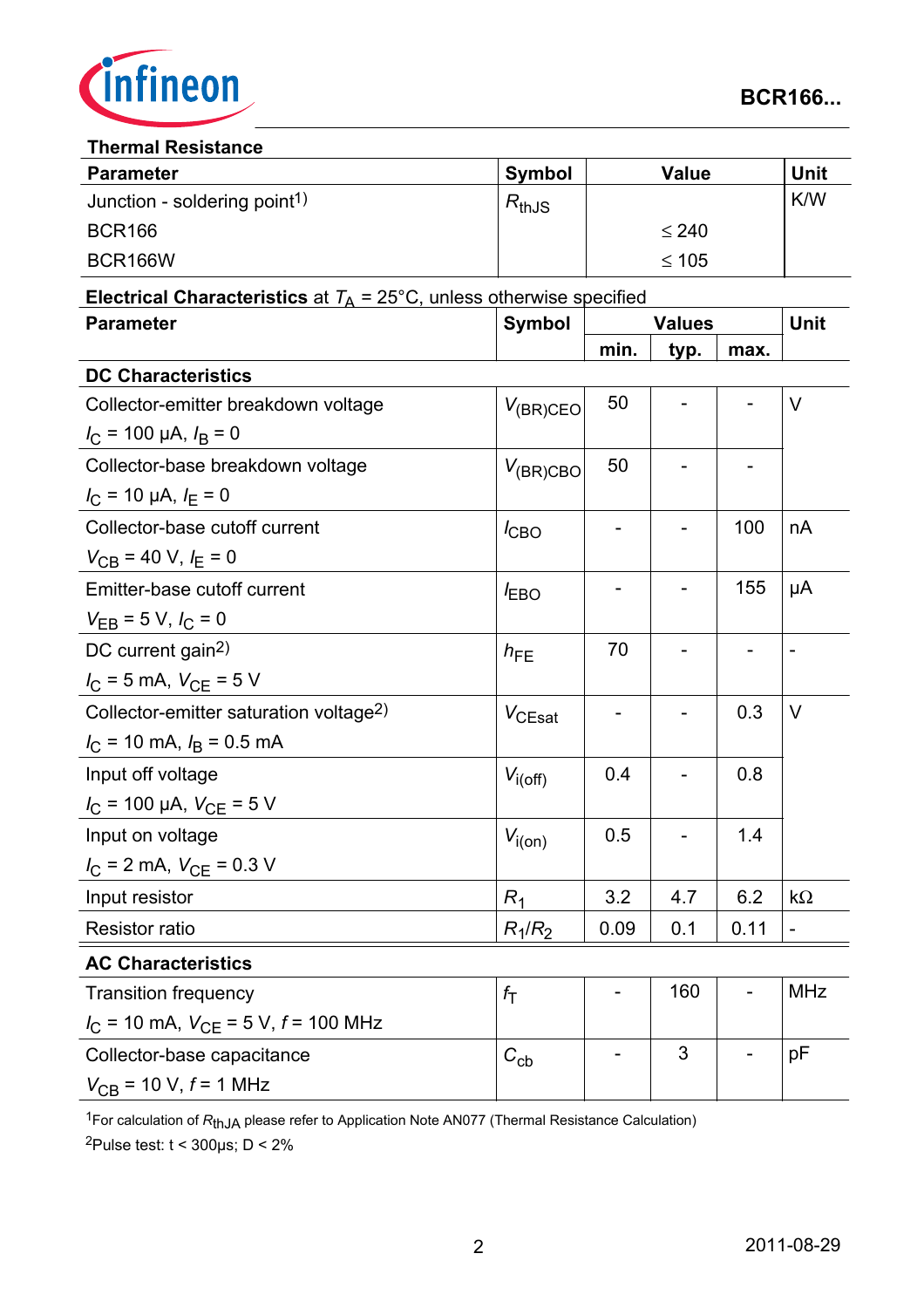

# **DC current gain**  $h_{FE} = f(l_C)$

*V*<sub>CE</sub> = 5 V (common emitter configuration)



**Input on Voltage** *Vi* (on) = ƒ(*I*C) *V*<sub>CE</sub> = 0.3V (common emitter configuration)



### **Collector-emitter saturation voltage**

 $V_{\text{CEsat}} = f(I_{\text{C}}), I_{\text{C}}/I_{\text{B}} = 20$ 



**Input off voltage**  $V_{i(off)} = f(I_C)$ *V*<sub>CE</sub> = 5V (common emitter configuration)

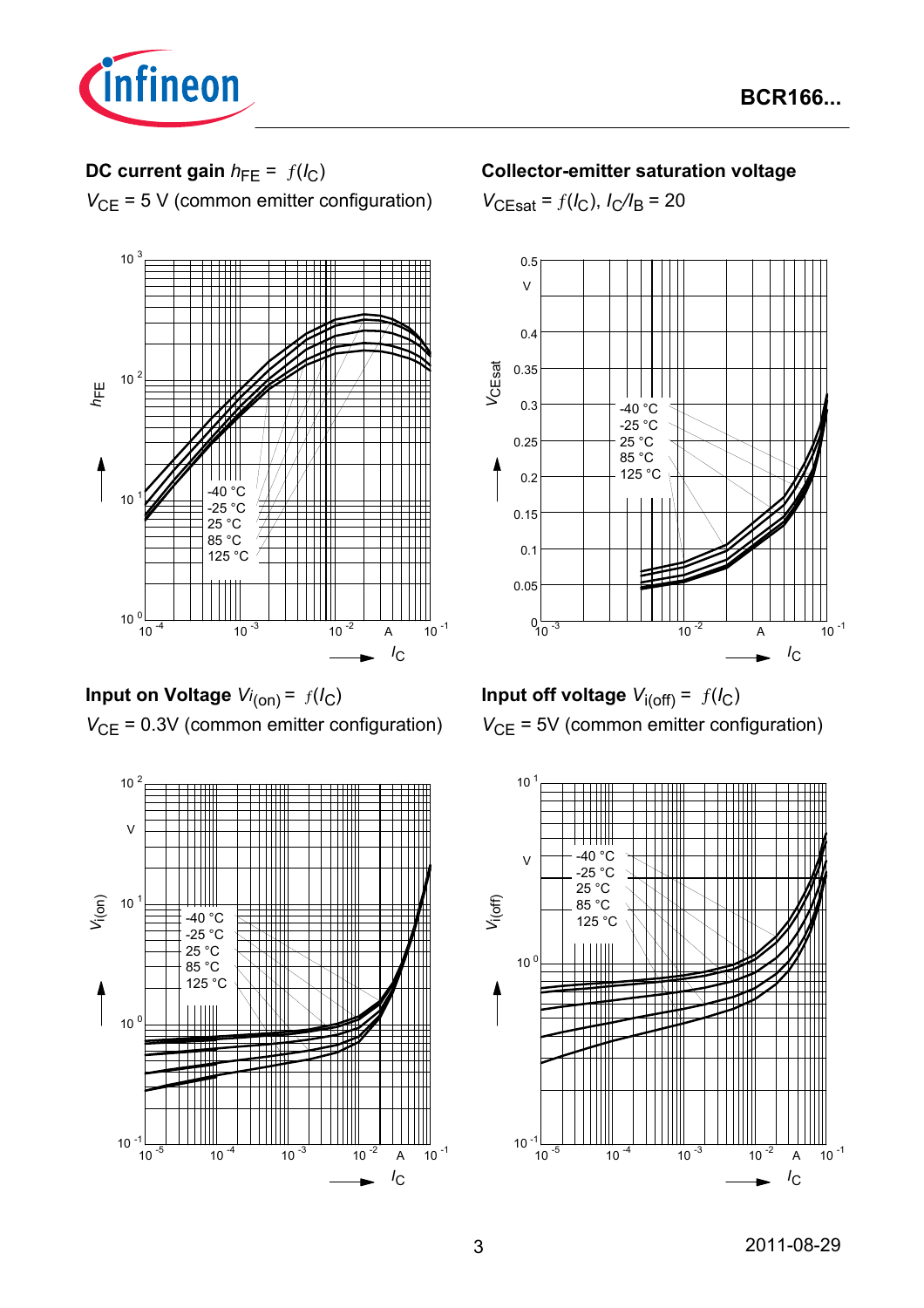

**Total power dissipation**  $P_{\text{tot}} = f(T_S)$ BCR166



# **Permissible Pulse Load**  $R_{th,JS} = f(t_p)$ BCR166



# **Total power dissipation**  $P_{\text{tot}} = f(T_S)$ BCR166W



# **Permissible Pulse Load**

 $P_{\text{totmax}}/P_{\text{totDC}} = f(t_p)$ BCR166

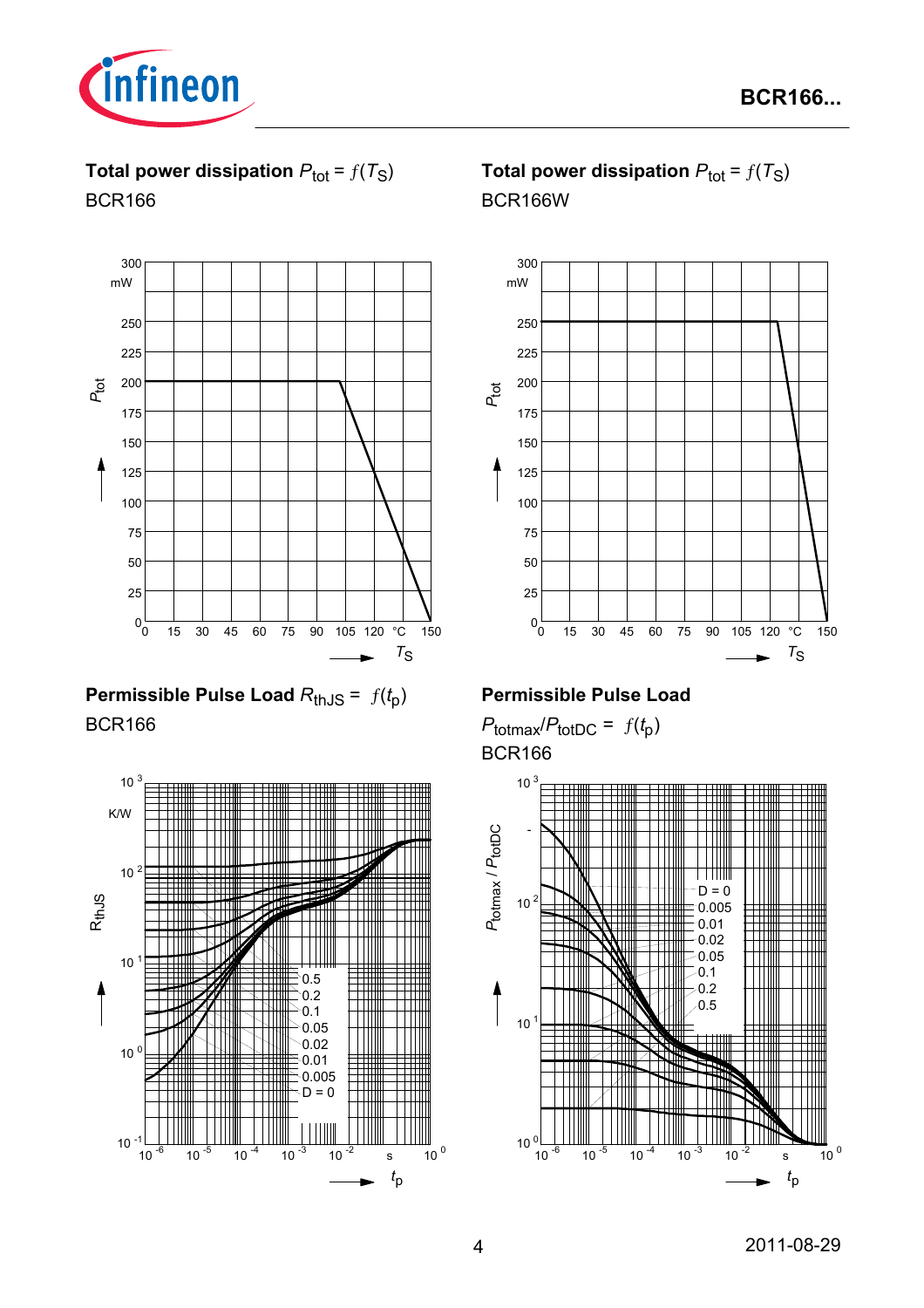

# **Permissible Puls Load**  $R_{th,JS} = f(t_p)$

BCR166W



### **Permissible Pulse Load**

 $P_{\text{totmax}}/P_{\text{totDC}} = f(t_p)$ BCR166W

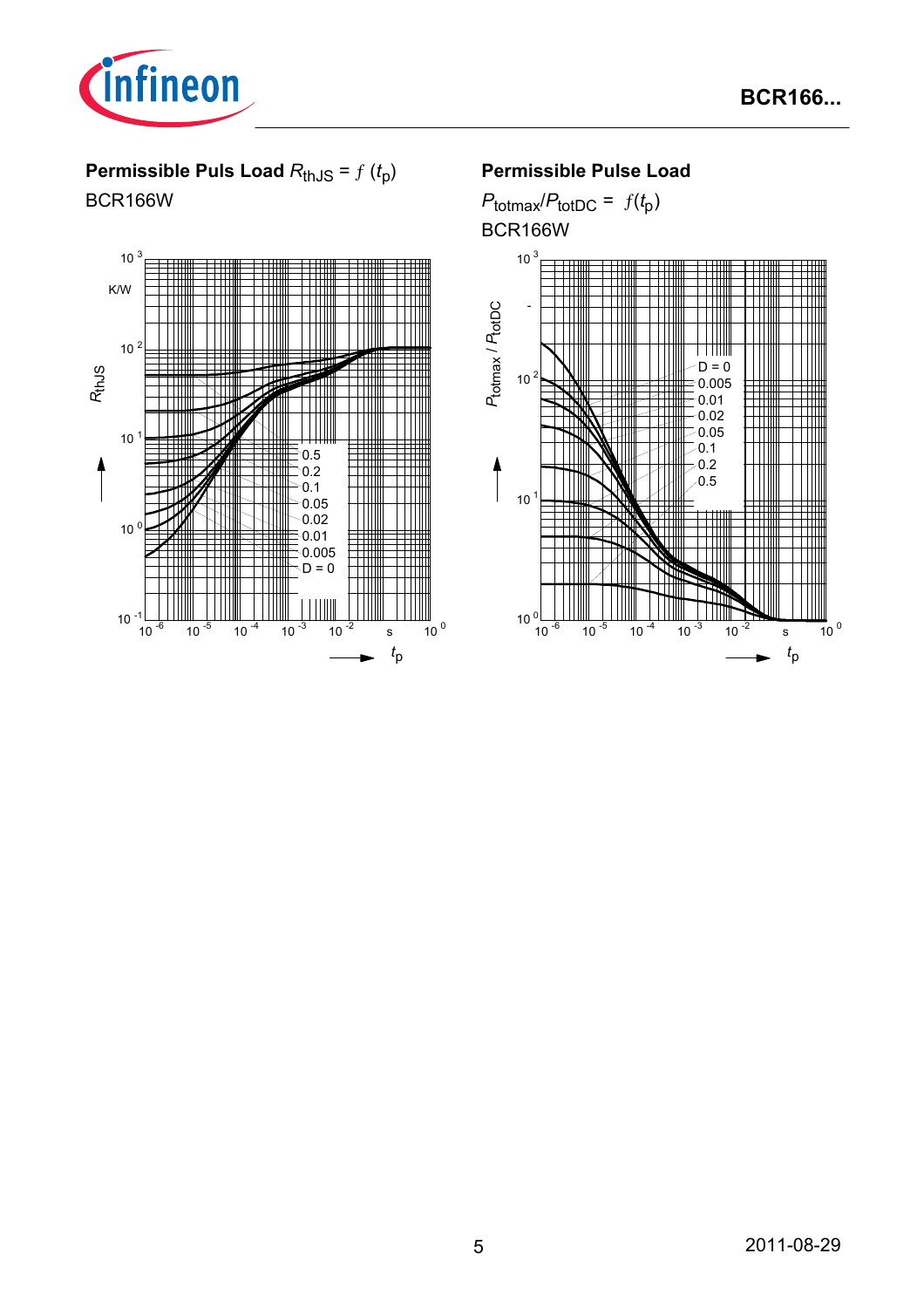

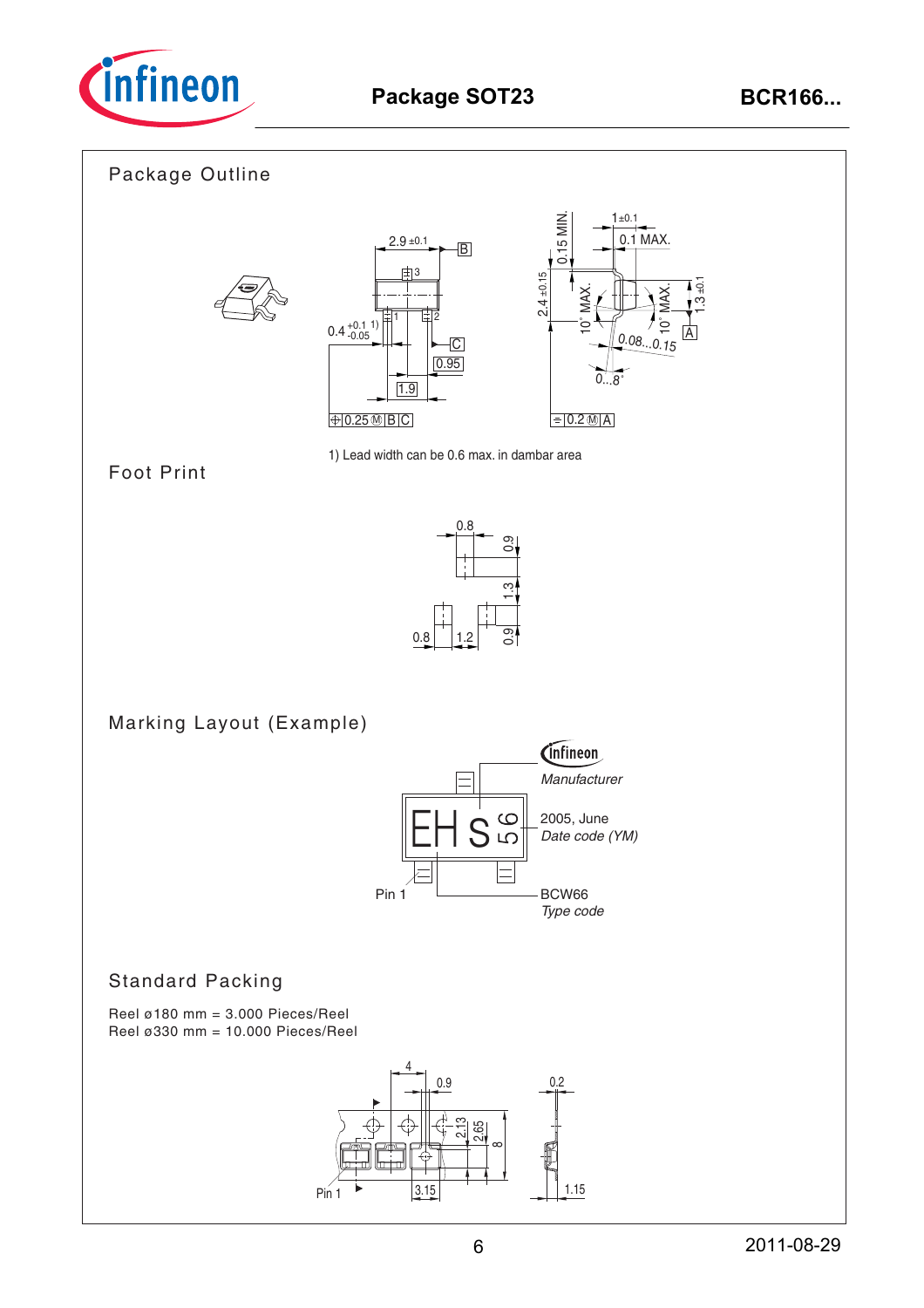